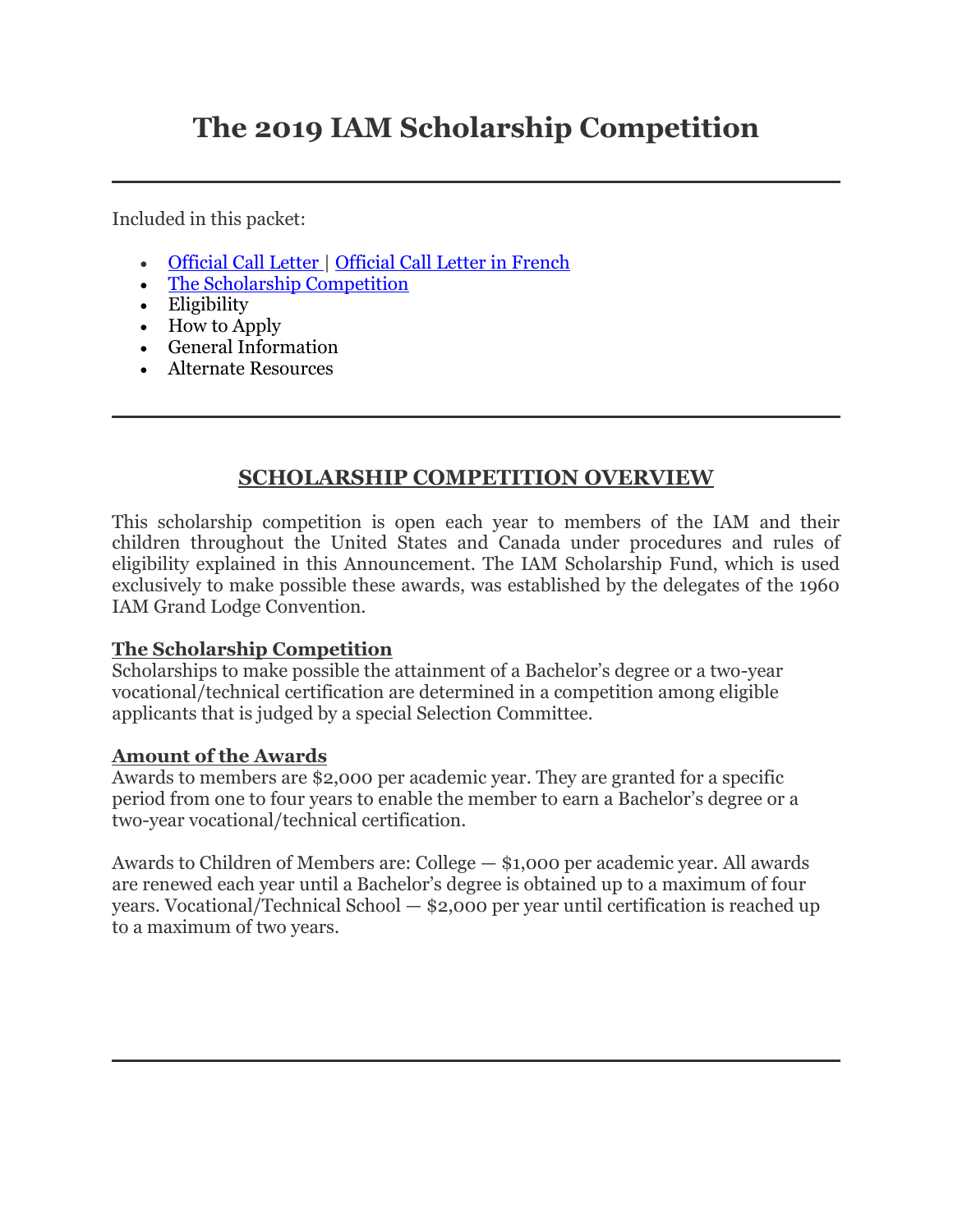## **ELIGIBILITY FOR COMPETITION**

An Eligible Applicant Must Be Either —

- an IAM member; or
- the son, daughter, stepchild or legally adopted child of an IAM member.

### *A Member Applicant -*

- must have two years of continuous good-standing membership through the closing date of the competition which is February 22, 2019;
- may apply either when entering college or vocational/technical school as a freshman or at a higher level with some college credits already completed;
- may apply as a full-time or part-time student; and
- if not a winner, may apply again the following year.

## *Child of a Member Applicant -*

- must have one living parent with two years of continuous good-standing membership through the closing date of **February 22, 2019**;
- will be eligible if the parent member died after the son or daughter entered high school, and the parent had two years of "continuous good-standing membership" at the time of death;
- A "continuous good-standing membership" is understood to be a period of membership during which the member continuously paid monthly dues uninterrupted by withdrawal cards;
- must be planning to graduate high school during the winter or by the end of the spring 2019 school year
- must plan to take a regular college or vocational/technical program on a full-time basis, maintaining qualifying grades.

# *Ineligible Applicants Include -*

- applicants who do not intend to work without interruption for a bachelor's degree or completion of a vocational/technical school certification;
- members' children who are attending or have already attended college or vocational/technical school;
- children of members on the payroll of the Grand Lodge,
- graduate students; and
- applicants who do not plan to enroll in an accredited college or vocational/technical school.
- retired members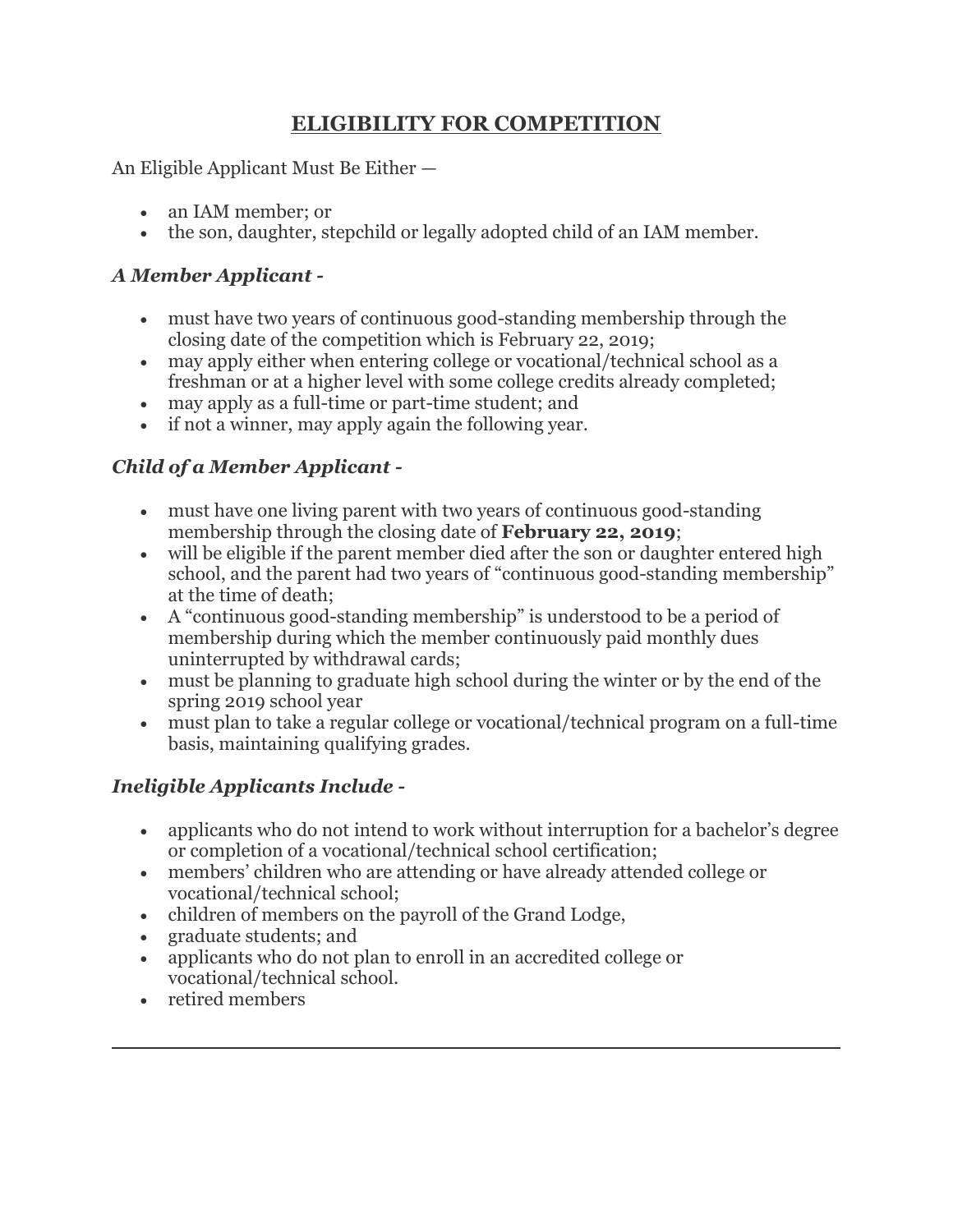# **HOW TO APPLY FOR A 2019 IAM SCHOLARSHIP**

There are three different Application Packets. Please choose the appropriate link below to apply for an IAM Scholarship. The Application Packet must be completed and postmarked by **February 22, 2019.**

1. Children of members (college) **[ENGLISH](https://www.goiam.org/wp-content/uploads/2018/09/2019-CHILD-COL-APPLICATION.pdf) | [FRENCH](https://www.goiam.org/wp-content/uploads/2018/09/2019-CHILD-COL-APPLICATION_FR.pdf)**

2. Children of members (vocational/technical school) **[ENGLISH](https://www.goiam.org/wp-content/uploads/2018/09/2019-CHILD-VT-APPLICATION.pdf) | [FRENCH](https://www.goiam.org/wp-content/uploads/2018/09/2019-CHILD-VT-APPLICATION_FR.pdf)**

3. Members (college or vocational/technical school) **[ENGLISH](https://www.goiam.org/wp-content/uploads/2018/09/2019-MEMBERS-APPLICATION.pdf) | [FRENCH](https://www.goiam.org/wp-content/uploads/2018/09/2019-MEMBERS-APPLICATION_FR.pdf)**

To be valid, an application must be submitted on the appropriate form. **If you do not qualify under the above requirements, please do not send an application. No exceptions can be made to the rules.** Application Packets for the 2019 competition may also be obtained by calling our scholarship department at 301-967- 4708 or by emailing scholarship@iamaw.org.

### **Application packets postmarked later than February 22, 2019, will NOT be acknowledged or considered. No exceptions will be permitted even if a third party is responsible for the delay.**

IMPORTANT: Complete the application and **MAIL TO**: **IAM Scholarship Program 9000 Machinists Place, Room 204 Upper Marlboro, MD 20772-2687**

#### *All Scholarship Applicants are advised -*

- to obtain guidance from their high school teachers and counselors in pursuing a college education or for attending vocational/technical school;
- not to wait until awards are announced before making other plans for financing a college education;
- to apply early for scholarships or awards from several other sources; and
- to make early application for admission to at least three colleges.

#### *The Selection Committee*

Award recipients will be chosen by an independent Selection Committee composed of three qualified educators from the Washington, D.C. Metropolitan area.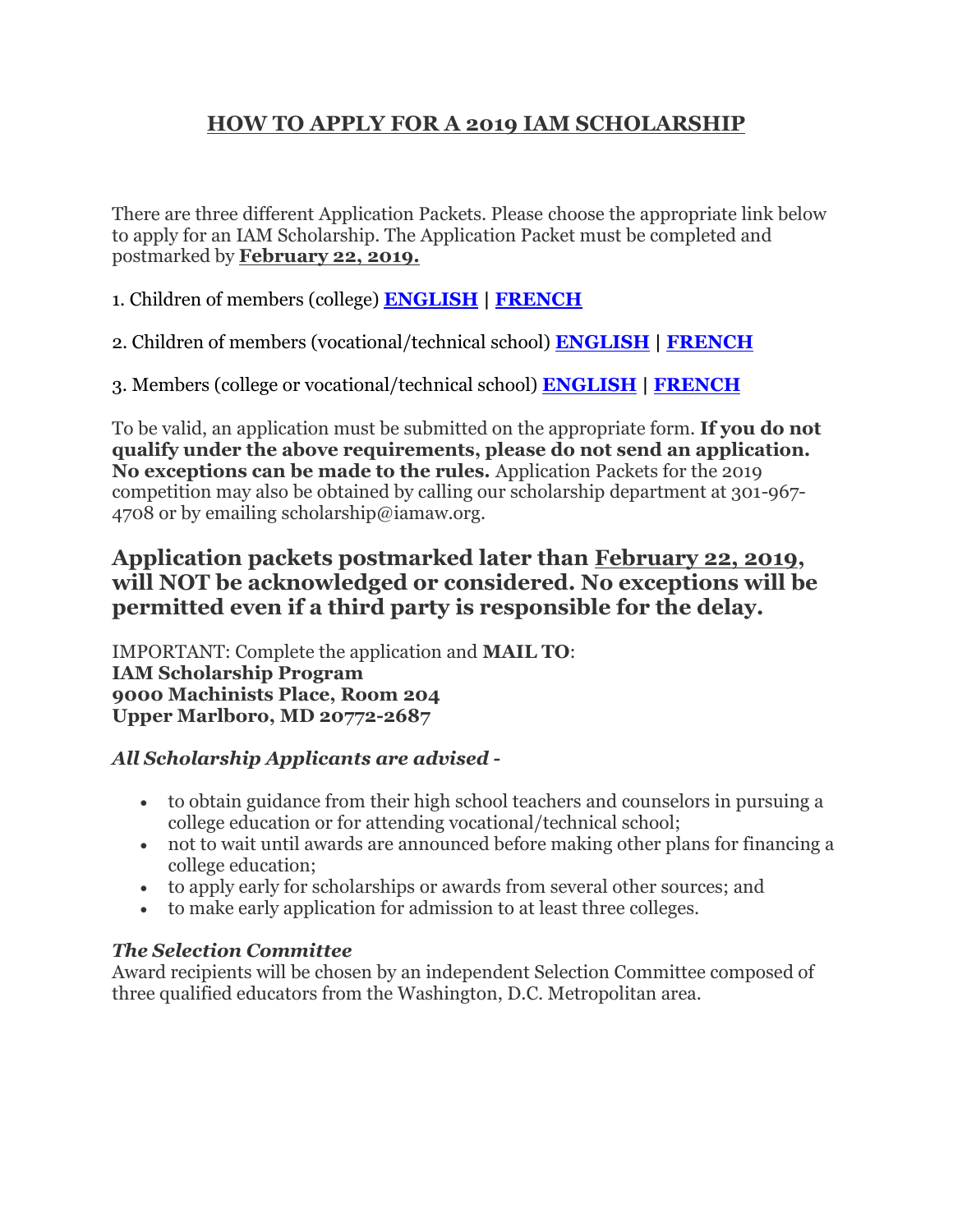#### *The Selection Procedure*

The Committee attempts to select from each IAM territory applicants who have demonstrated learning ability and all-around suitability for college work or for attending vocational/technical school. In reaching this determination, many factors are taken into consideration, including: grades, attitude toward study, personal references, available test scores, the opinion of counselors and teachers and activities outside of school. For member applicants, weight is given to participation in local lodge responsibilities. Canadian students are judged according to Canadian scholastic standards. The IAM scholarship winners and honorable mentions will be announced in the summer of 2019 on the IAM website.

#### *All Award Recipients -*

- are responsible for obtaining admission to the college or vocational/technical school of the student's choice;
- must take a course of study leading to a bachelor's degree or its equivalent if attending college or the required courses for vocational/technical school; and
- may attend a two-year accredited college and transfer for the last two years.\*\*

### *The Sponsoring Member and Member Applicants -*

 must maintain continuous good-standing membership throughout the life of the award or have been issued an honorary withdrawal card due to a lay-off, plant closing or retirement after the scholarship has been awarded.

\*\* For college scholarship recipients only.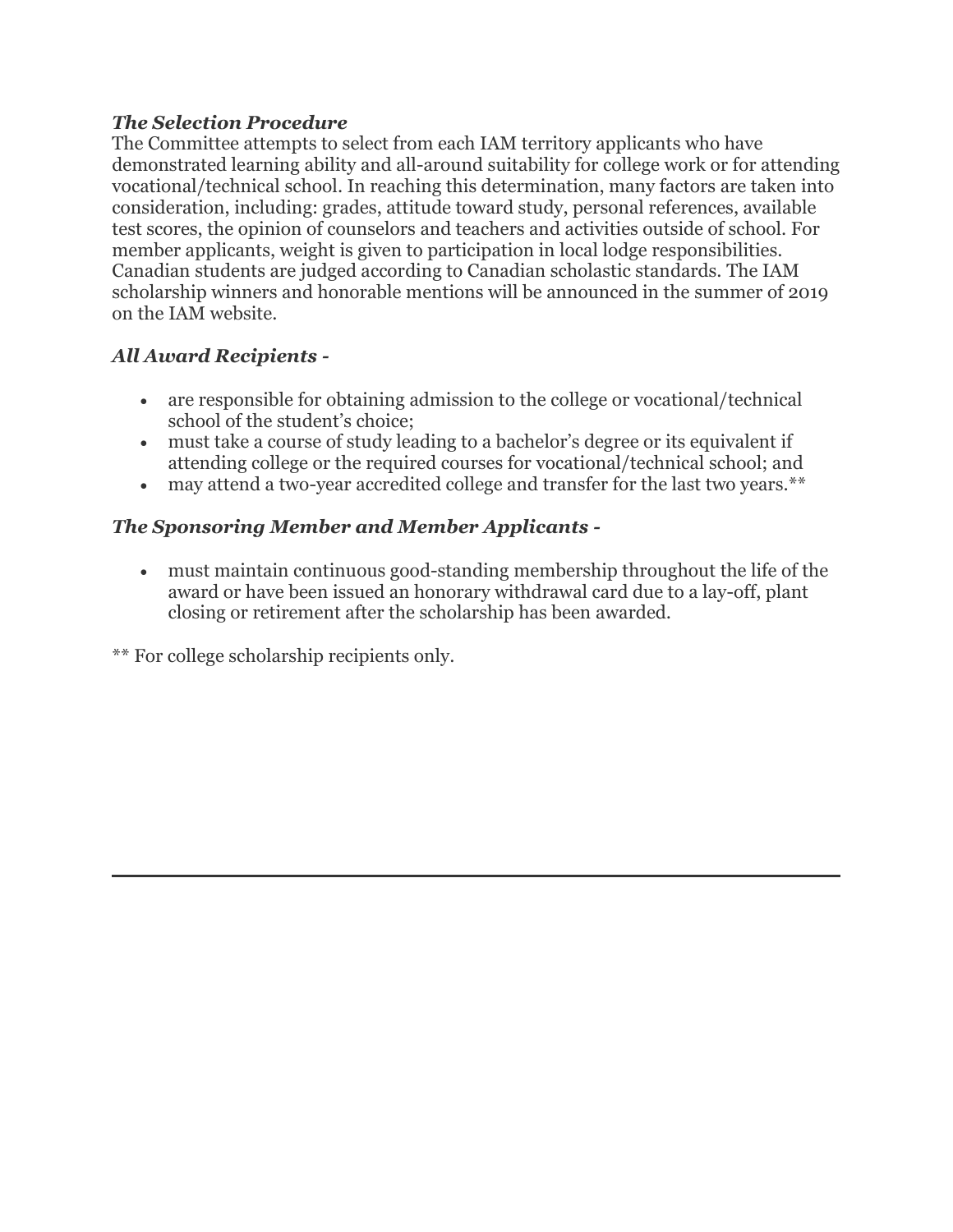# **GENERAL INFORMATION**

When proper notification is submitted to the Scholarship Committee, the following may be approved: If the recipient enlists in the military, the award will be held in reserve for a period no longer than three years.

If the recipient enters the Peace Corps, the award will be held in reserve for a period no longer than two years.

The recipient must apply for reinstatement of the scholarship within three months after discharge from the military service or Peace Corps and must enroll in college. A request for temporary suspension for academic reasons may be granted for a period not exceeding one year.

In the case of illness or accident, the award may be held in reserve for a period not to exceed two years. The student would be expected to resume college or vocational/technical work as soon as possible.

The IAM will set aside the total amount in the Scholarship Fund necessary to finance the student through the period of the award. The Program was established in the confident expectation that it will remain indefinitely, as long as donations continue. If unforeseen circumstances should cause the Program to be discontinued, scholarships in effect would be continued for their duration, and all money remaining in the Fund would be used solely for educational purposes.

### **ALTERNATE RESOURCES**

#### **Union Plus Credit Card Scholarships.**

Send a postcard with your name, return address, telephone number and union to: Union Plus Scholarship Program, P.O. Box 34800, Wash., DC 20043-4800 or download the application from the Union Privilege web site in early September: [www.unionplus.org/scholarships.](http://www.unionplus.org/scholarships)

### **AFL-CIO's Scholarship Guide.**